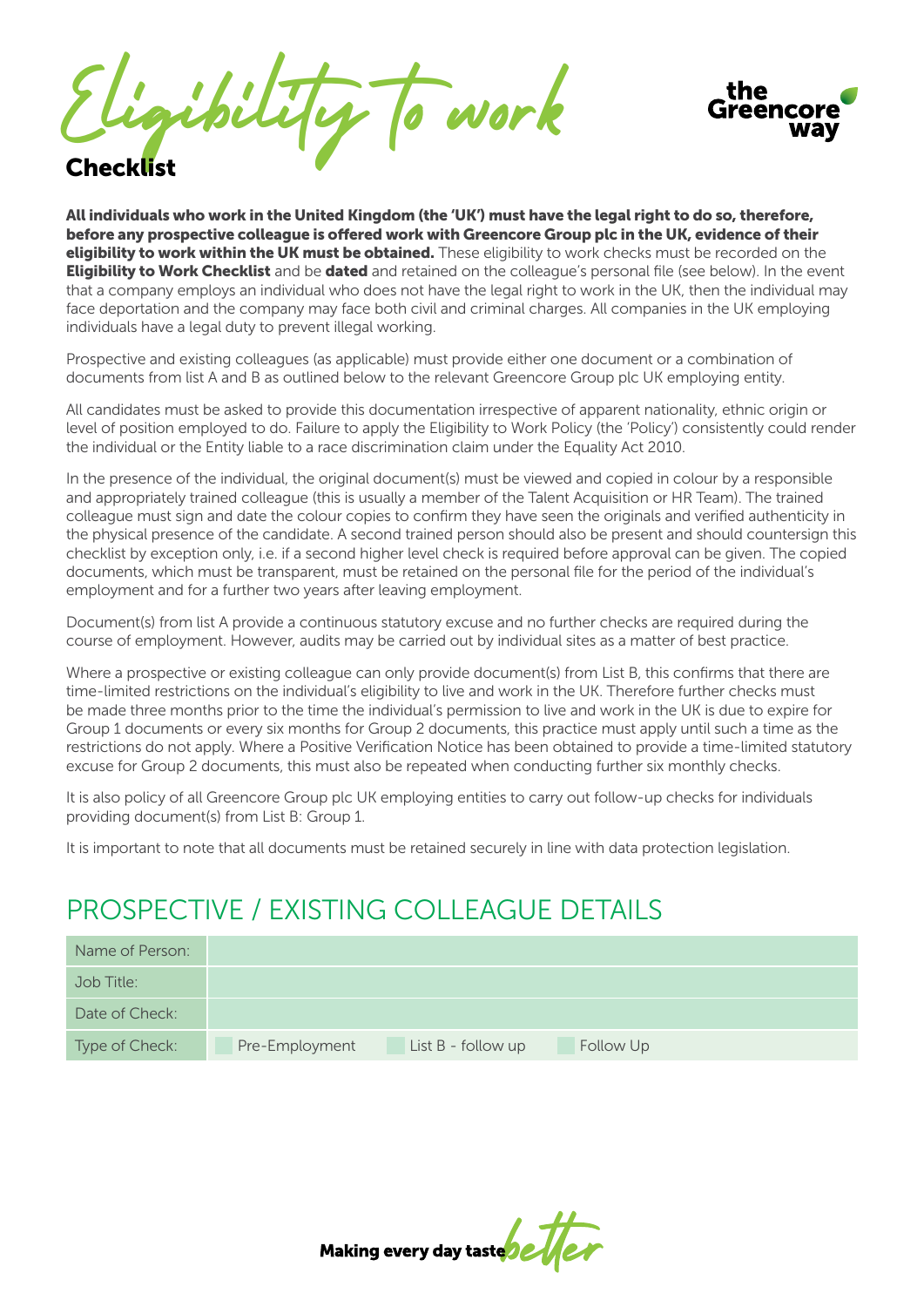Eligibility to work Checklist

agency or a previous employer (P45/P60).



#### STEP 1 – OBTAIN

You must **obtain original** documents from either List A or List B of acceptable documents.

#### LIST A A passport (current or expired) showing that the holder, or a person named in the passport as the child of the holder, is a British citizen or a citizen of the UK and Colonies having the right of abode in the UK. A passport or passport card (current or expired) showing that the holder is a national of the Republic of Ireland. A **current** document issued by the Home Office to a family member of an EEA or Swiss citizen, and which indicates that the holder is permitted to stay in the United Kingdom indefinitely. A current Biometric Immigration Document (Biometric Residence Permit) issued by the Home Office to the holder indicating that the person named is allowed to stay indefinitely in the UK, or has no time limit on their stay in the UK. (SETTLED) A **current** passport endorsed to show that the holder is exempt from immigration control, is allowed to stay indefinitely in the UK, has the right of abode in the UK, or has no time limit on their stay in the UK. A birth (short or long) or adoption certificate issued in the UK, **together with** an official document giving the person's permanent National insurance number and their name issued by a Government agency or a previous employer. (P45/P60) A **current** Immigration Status Document issued by the Home Office to the holder with an endorsement indicating the named person is allowed to stay indefinitely in the UK or has no time limit on their stay in the UK, together with an official document giving the person's permanent National Insurance number and their name issued by a Government agency or a previous employer. A birth (short or long) or adoption certificate issued in the Channel Islands, the Isle of Man or Ireland, together with an official document giving the person's permanent National Insurance number and their name issued by a Government agency or a previous employer. (P45/P60) A certificate of registration or naturalisation as a British citizen, **together with** an official document giving the person's permanent National Insurance number and their name issued by a Government A document issued by the Bailiwick of Jersey, the Bailiwick of Guernsey or the Isle of Man, which has been verified as valid by the Home Office Employer Checking Service, showing that the holder has been granted unlimited leave to enter or remain under Appendix EU to the Jersey Immigration Rules, Appendix EU to the Immigration (Bailiwick of Guernsey) Rules 2008 or Appendix EU to the Isle of Man Immigration Rules. 01 02 03 05 06 08 07 09 10  $04$

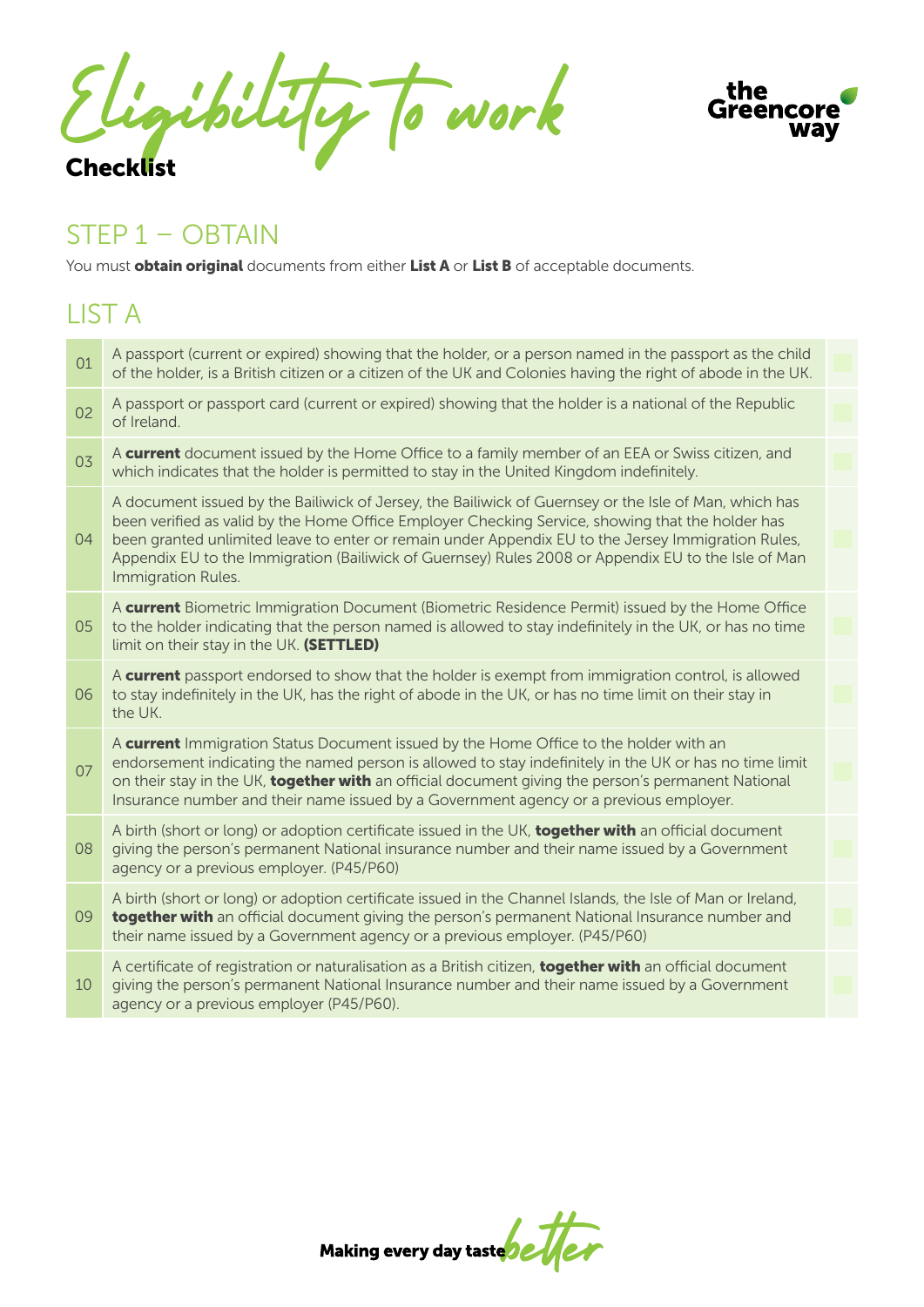Eligibility to work Checklist



## LIST B – GROUP 1

A **current** passport endorsed to show that the holder is allowed to stay in the UK and is currently allowed to do the type of work in question. 01

A current Biometric Immigration Document (Biometric Residence Permit) issued by the Home Office 02 to the holder which indicates that the named person can **currently** stay in the UK and is allowed to do the work in question. (PRE-SETTLED)

A **current** document issued by the Home Office to a family member of an EEA or Swiss citizen, and 03 which indicates that the holder is permitted to stay in the United Kingdom for a time limited period and to do the type of work in question.

A document issued by the Bailiwick of Jersey, the Bailiwick of Guernsey or the Isle of Man, which has been verified as valid by the Home Office Employer Checking Service, showing that the holder has 04 been granted limited leave to enter or remain under Appendix EU to the Jersey Immigration Rules, Appendix EU to the Immigration (Bailiwick of Guernsey) Rules 2008 or Appendix EU to the Isle of Man Immigration Rules.

A document issued by the Bailiwick of Jersey or the Bailiwick of Guernsey, which has been verified as valid by the Home Office Employer Checking Service, showing that the holder has made an application for leave to enter or remain under Appendix EU to the Jersey Immigration Rules or Appendix EU to the Immigration (Bailiwick of Guernsey) Rules 2008, on or before 30 June 2021. 05

A frontier worker permit issued under regulation 8 of the Citizens' Rights (Frontier Workers) (EU Exit) Regulations 2020. 06

A current Immigration Status Document containing a photograph issued by the Home Office to the holder with a valid endorsement indicating that the named person may stay in the UK, and is allowed to do the type of work in question, together with an official document giving the person's permanent National Insurance number and their name issued by a government agency or a previous employer. 07

## $LIST B - GROUP2$

A document issued by the Home Office showing that the holder has made an application for leave to enter or remain under Appendix EU to the immigration rules on or before 30 June 2021 together with a Positive Verification Notice from the Home Office Employer Checking Service. (EU Settlement Status Application) 01

A document issued by the Bailiwick of Jersey or the Bailiwick of Guernsey showing that the holder has made an application for leave to enter or remain under Appendix EU to the Jersey Immigration Rules or Appendix EU to the Immigration (Bailiwick of Guernsey) Rules 2008 on or before 30 June 2021 together with a Positive Verification Notice from the Home Office Employer Checking Service. 02

An Application Registration Card issued by the Home Office stating that the holder is permitted to take the employment in question, together with a Positive Verification Notice from the Home Office Employer Checking Service. 03

A Positive Verification Notice issued by the Home Office Employer Checking Service to the employer or prospective employer, which indicates that the named person may stay in the UK and is permitted to do the work in question. 04

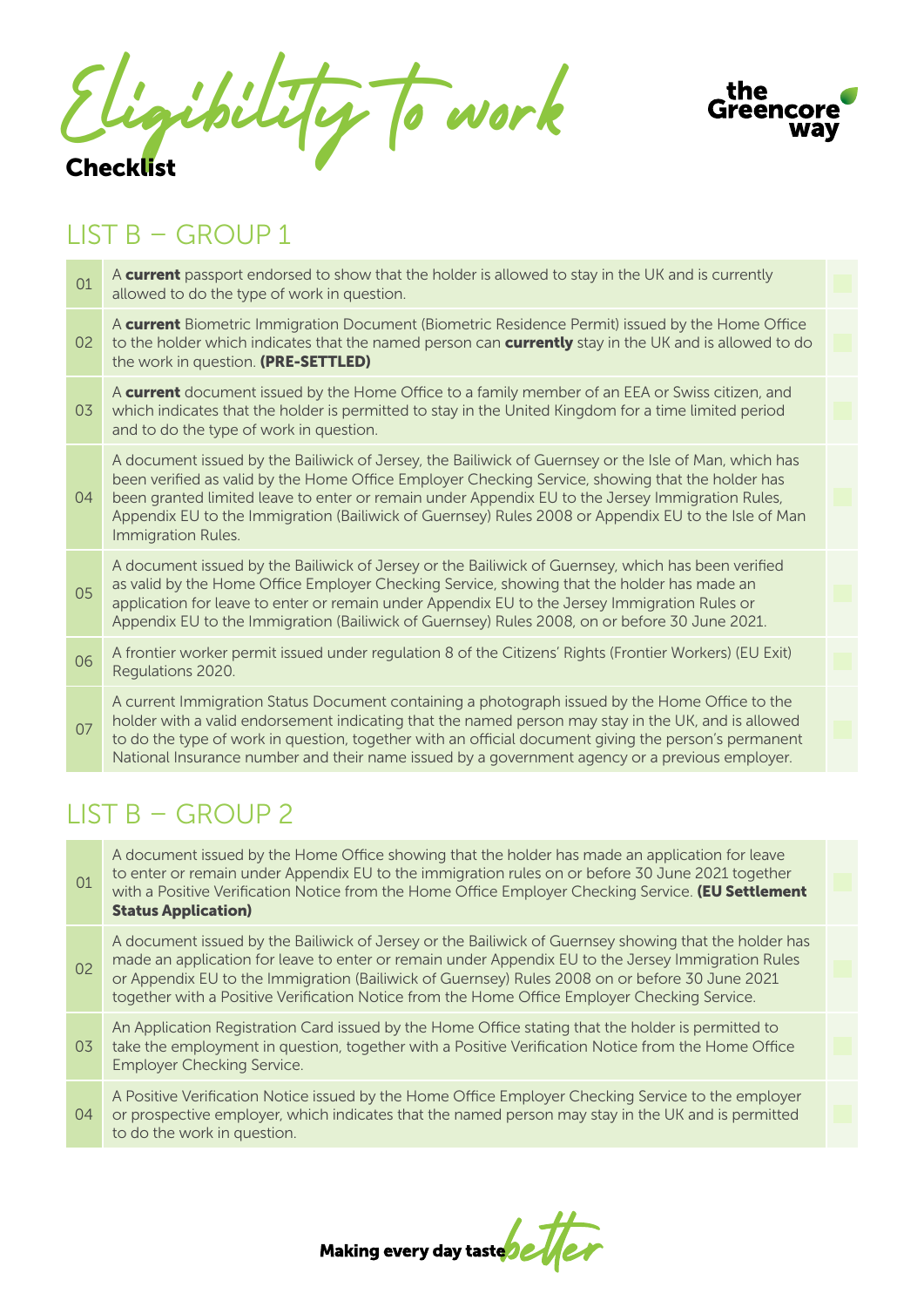Eligibility to work Checklist



## STEP 2 CHECK – ELIGIBILITY TO WORK

You must, in the presence of the person concerned, **check** that the documents are genuine, that the person presenting them is the prospective employee or current employee, the rightful holder and allowed to do the type of work you are offering. You must ensure that you are 'reasonably' satisfied as follows:

| 01 | The photographs are consistent across documents and with the person's<br>appearance                                                                                                                                                                                                                                                        | N/A<br>Yes<br><b>No</b> |
|----|--------------------------------------------------------------------------------------------------------------------------------------------------------------------------------------------------------------------------------------------------------------------------------------------------------------------------------------------|-------------------------|
| 02 | The dates of birth are consistent across documents and with the person's<br>appearance                                                                                                                                                                                                                                                     | N/A<br><b>No</b><br>Yes |
| 03 | The expiry dates for time-limited permission to be in the UK are in the future,<br>ie they have not passed (if applicable)?                                                                                                                                                                                                                | N/A<br><b>No</b><br>Yes |
| 04 | The immigration stamps permit the individual to do the employment<br>in question (for <b>students</b> who have limited permission to work during<br>term-times, you <b>must</b> obtain, copy and retain details of their academic term<br>and vacation times covering the duration of study in the UK for which they<br>will be employed). | N/A<br>Yes<br><b>No</b> |
| 05 | Are you satisfied the document is genuine, has not been tampered with and<br>belongs to the holder?                                                                                                                                                                                                                                        | N/A<br><b>No</b><br>Yes |
| 06 | Have you checked the reasons for any different names across documents<br>(eq marriage certificate, divorce decree, deed poll)? (Supporting document<br>should also be photocopied and a copy retained.)                                                                                                                                    | N/A<br><b>No</b><br>Yes |

## STEP 2 CHECK – PROOF OF NATIONAL INSURANCE (NEW STARTERS)

| 01 | An official document showing the person's permanent National Insurance<br>Number issued by a Government agency. (this can be proof of an NI<br>application if permanent is not required as part of the above requirements) | Yes | No | N/A |
|----|----------------------------------------------------------------------------------------------------------------------------------------------------------------------------------------------------------------------------|-----|----|-----|
|    | 02 A P60 or P45 issued by a previous employer.                                                                                                                                                                             | Yes | Nο | N/A |

## STEP 2 CHECK – PROOF OF ADDRESS (WHERE PHOTO ID IS NOT PROVIDED)

| 01 A bank statement or utility bill dated within the last 3 months. | Yes No N/A |
|---------------------------------------------------------------------|------------|
|---------------------------------------------------------------------|------------|

Making every day taste**be**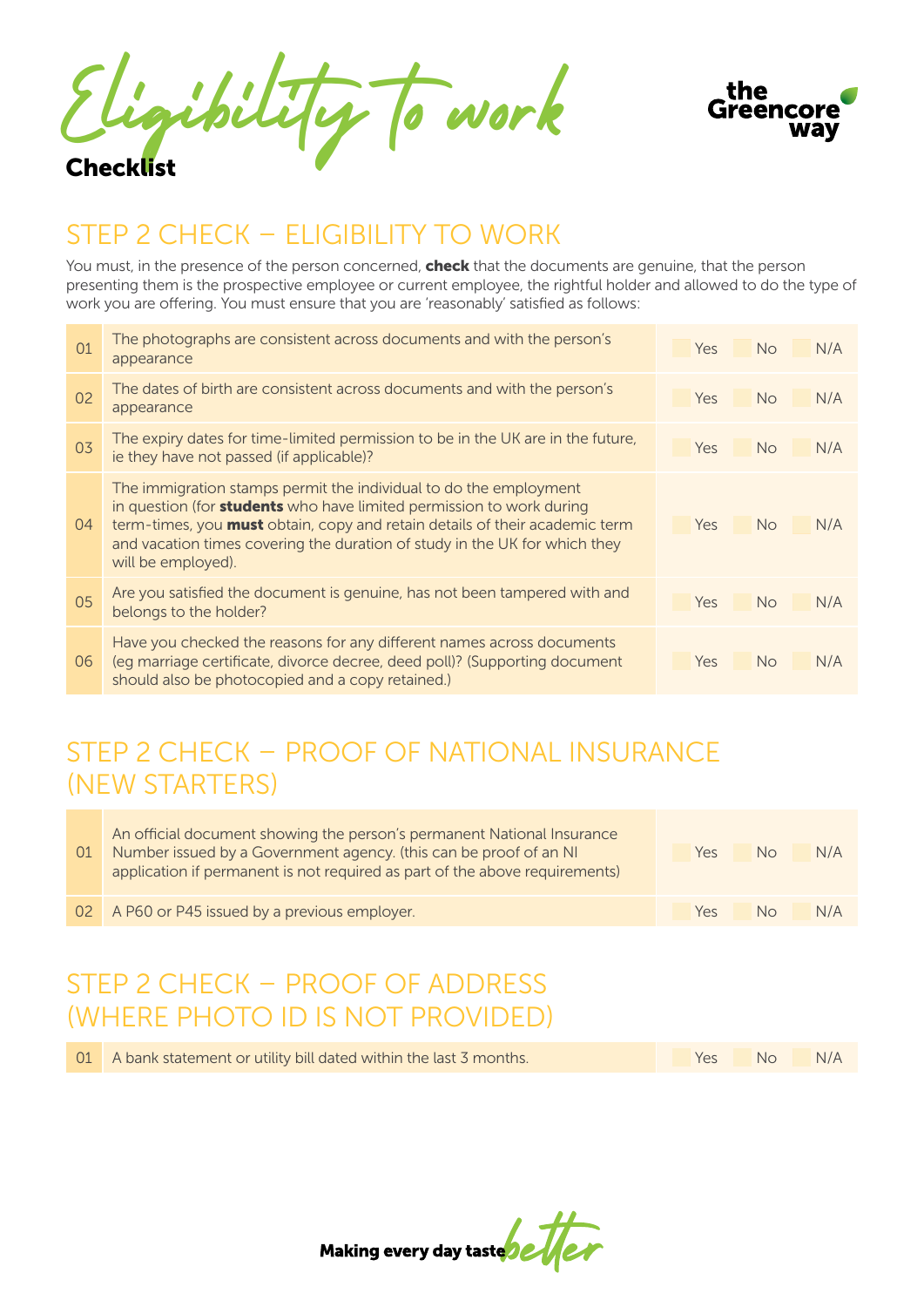Eligibility to work Checklist



#### STEP 3 - COPY

You must make a clear **copy** of each document in a format which cannot later be altered, and retain the copy securely, either electronically or in hardcopy, for the period of the individual's employment and for a further two years after leaving employment. You must copy and retain:

Passports: any page with the document expiry date, nationality, date of birth, signature, leave expiry date, biometric details and photograph, and any page containing information indicating the holder has an entitlement to enter or remain in the UK and undertake the work in question. 01

All other documents: the document in full, both sides of a Biometric Residence Permit / ID Card etc. 02

You must record and retain the date on which the check was made

You must all ensure that at all times, the company remains in compliance with its obligations under data protection legislation

## STEP 4 - AUTHENTICATE

Please tick as appropriate:

Ultraviolet Light Magnifying Glass Side Light Machine Readable Zone (MRZ) on-line check

## KNOW THE TYPE OF EXCUSE YOU HAVE

List A – You have a continuous statutory excuse for the full duration of the person's employment with you. You are not required to carry out any repeat right to work checks on this person. 01

List B: Group 1 – You have time-limited statutory excuse which expires when the person's permission to be in the UK expires. You should consider the practice of communications three months prior to the expiry and carry out a follow- up check three months prior to the document evidencing their permission to work expiring. In accordance with the Greencore Group plc Eligibility to Work Policy you should also ensure that the company carries out a follow-up. 02

List B: Group 2 – You have a time-limited statutory excuse which expires six months from the date specified in your Positive Verification Notice. You should consider the practice of communications one month prior to the expiry and carry out a **follow-up check one month prior to the notice** expiring. 03

# ADDITIONAL DOCUMENTATION PROVIDED (NEW STARTERS)

Confirmation that a digital **I.D. photo** was taken at interview or two signed passport photos were provided (if app) 01

Making every day taste 22